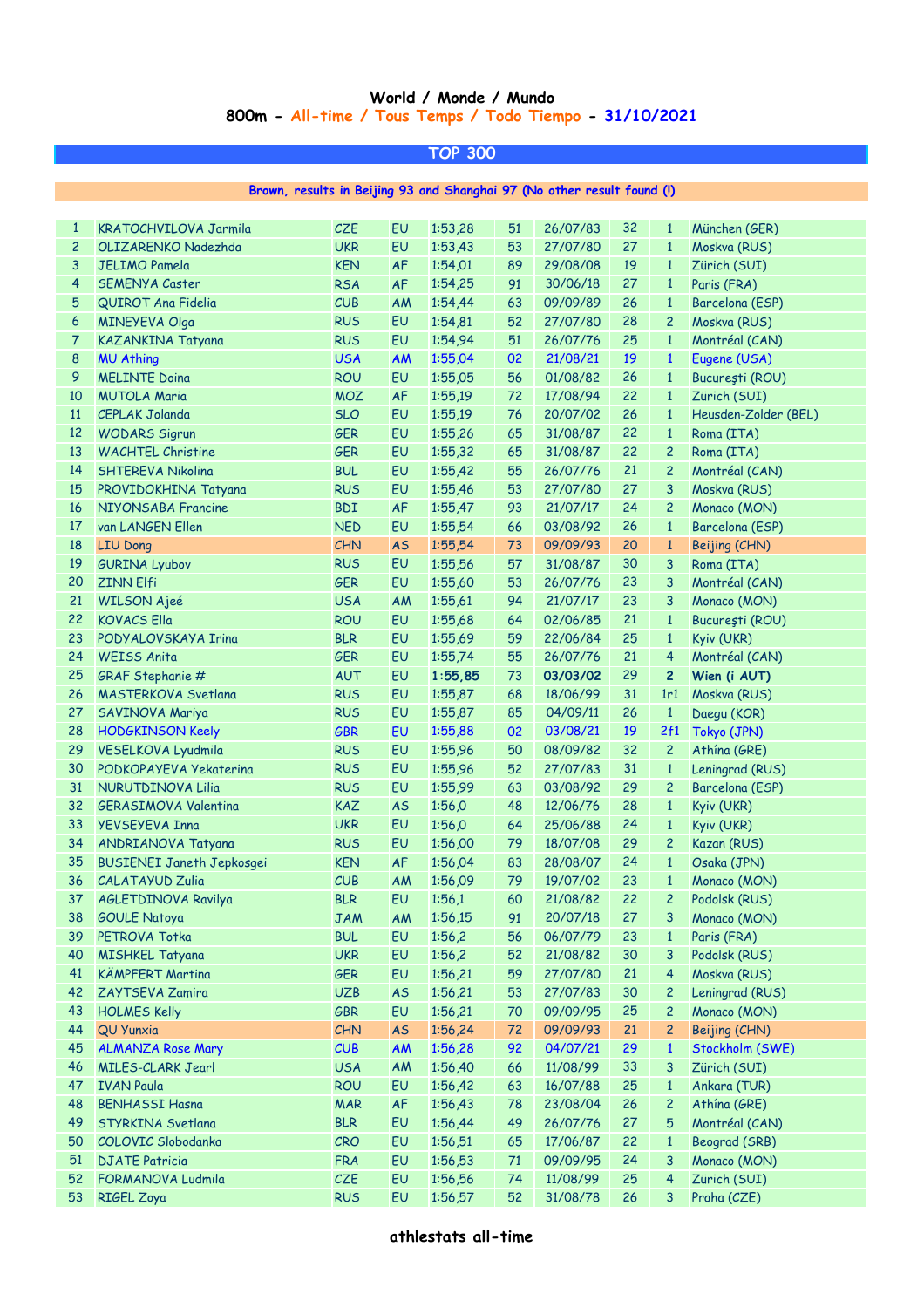| 54  | <b>KHRUSHCHELYOVA Natalya</b>   | <b>RUS</b> | EU        | 1:56,59 | 73 | 31/07/04    | 31 | $\overline{c}$  | Tula (RUS)              |
|-----|---------------------------------|------------|-----------|---------|----|-------------|----|-----------------|-------------------------|
| 55  | SOROKINA Tamara                 | <b>RUS</b> | EU        | 1:56,6  | 50 | 21/08/82    | 32 | 5               | Podolsk (RUS)           |
| 56  | TSYGANOVA Natalya               | <b>RUS</b> | EU        | 1:56,60 | 71 | 25/07/00    | 29 | $\mathbf{1}$    | Tula (RUS)              |
| 57  | AFANASYEVA Yelena               | <b>RUS</b> | EU        | 1:56,61 | 67 | 13/08/97    | 30 | 3               | Zürich (SUI)            |
| 58  | PAULINO Argentina               | <b>MOZ</b> | AF        | 1:56,62 | 73 | 22/05/93    | 20 | $\overline{c}$  | New York (USA)          |
| 59  | LOBOYKO Nadezhda                | <b>RUS</b> | EU        | 1:56,64 | 61 | 07/07/90    | 29 | $\mathbf{1}$    | Kyiv (UKR)              |
| 60  | <b>KLYUKA Svetlana</b>          | <b>RUS</b> | EU        | 1:56,64 | 78 | 18/07/08    | 30 | 3               | Kazan (RUS)             |
| 61  | <b>LOVIN Fita</b>               | <b>ROU</b> | EU        | 1:56,67 | 51 | 12/06/80    | 29 | $\mathbf{2}$    | Moskva (RUS)            |
| 62  | <b>KOSTETSKAYA Ekaterina</b>    | <b>RUS</b> | EU        | 1:56,67 | 86 | 18/07/08    | 22 | $\overline{4}$  | Kazan (RUS)             |
| 63  | <b>GETACHEW Workua</b>          | <b>ETH</b> | <b>AF</b> | 1:56,67 | 95 | 08/06/21    | 26 | $\mathbf{1}$    | Hengelo (NED)           |
| 64  | <b>VRIESDE</b> Letitia          | <b>SUR</b> | AM        | 1:56,68 | 64 | 13/08/95    | 31 | $\overline{c}$  | Göteborg (SWE)          |
| 65  | <b>MATUSEVICIENE Dalia</b>      | LTU        | EU        | 1:56,7  | 62 | 25/06/88    | 26 | $\overline{c}$  | Kyiv (UKR)              |
| 66  | <b>ALEMU Habitam</b>            | <b>ETH</b> | <b>AF</b> | 1:56,71 | 97 | 20/07/18    | 21 | 5               | Monaco (MON)            |
| 67  | <b>MUIR Laura</b>               | <b>GBR</b> | EU        | 1:56,73 | 93 | 09/07/21    | 28 | $\mathbf{1}$    | Monaco (MON)            |
|     |                                 | <b>RUS</b> | EU        |         | 59 | 22/06/84    | 25 | 3               |                         |
| 68  | BORISOVA Lyudmila I             |            |           | 1:56,78 |    |             |    |                 | Kyiv (UKR)              |
| 69  | <b>HASSAN Sifan</b>             | <b>NED</b> | EU        | 1:56,81 | 93 | 21/07/17    | 24 | $\overline{4}$  | Monaco (MON)            |
| 70  | <b>ROGERS Raevyn</b>            | <b>USA</b> | <b>AM</b> | 1:56,81 | 96 | 03/08/21    | 25 | 3f1             | Tokyo (JPN)             |
| 71  | ROGACHOVA Lyudmila              | <b>RUS</b> | EU        | 1:56,82 | 66 | 13/07/88    | 22 | $\mathbf{1}$    | Pärnu (EST)             |
| 72  | <b>RUCHAYEVA Nina</b>           | <b>RUS</b> | EU        | 1:56,84 | 56 | 19/07/84    | 28 | $\overline{c}$  | Moskva (RUS)            |
| 73  | RASPOPOVA Olga                  | <b>RUS</b> | EU        | 1:56,85 | 78 | 25/07/00    | 22 | $\overline{c}$  | Tula (RUS)              |
| 74  | <b>WAMBUI Margaret Nyairera</b> | <b>KEN</b> | <b>AF</b> | 1:56,87 | 95 | 24/08/17    | 22 | 3               | Zürich (SUI)            |
| 75  | <b>DVIRNA Olga</b>              | <b>RUS</b> | EU        | 1:56,9  | 53 | 21/08/82    | 29 | 6               | Podolsk (RUS)           |
| 76  | <b>SLANEY Mary</b>              | <b>USA</b> | AM        | 1:56,90 | 58 | 16/08/85    | 27 | $\mathbf{1}$    | Bern (SUI)              |
| 77  | <b>REEKIE Jemma</b>             | <b>GBR</b> | EU        | 1:56,90 | 98 | 03/08/21    | 23 | 4f1             | Tokyo (JPN)             |
| 78  | <b>GALLAGHER Kim</b>            | <b>USA</b> | AM        | 1:56,91 | 64 | 26/09/88    | 24 | 3               | Seoul (KOR)             |
| 79  | CHERKASOVA Svetlana             | <b>RUS</b> | EU        | 1:56,93 | 78 | 25/06/05    | 27 | 1r <sub>2</sub> | Kazan (RUS)             |
| 80  | <b>JANUCHTA Jolanta</b>         | <b>POL</b> | EU        | 1:56,95 | 55 | 11/08/80    | 25 | $\mathbf{1}$    | <b>Budapest (HUN)</b>   |
| 81  | <b>MORAVCIKOVA Zuzana</b>       | CZE        | EU        | 1:56,96 | 56 | 27/07/83    | 27 | $\mathbf{1}$    | Leipzig (GER)           |
| 82  | LI Liu                          | <b>CHN</b> | <b>AS</b> | 1:56,96 | 71 | 08/09/93    | 22 | 1h2             | Beijing (CHN)           |
| 83  | ZHUKOVA Valentina               | <b>BLR</b> | EU        | 1:56,97 | 59 | 22/06/84    | 25 | 5               | Kyiv (UKR)              |
| 84  | <b>SUM Eunice Jepkoech</b>      | <b>KEN</b> | <b>AF</b> | 1:56,99 | 88 | 04/07/15    | 27 | $\mathbf{1}$    | Paris Saint-Denis (FRA) |
| 85  | <b>VAKHRUSHEVA Olga</b>         | <b>UKR</b> | EU        | 1:57,0  | 47 | 12/06/80    | 33 | 3               | Moskva (RUS)            |
| 86  | <b>WANG Chunyu</b>              | CHN        | <b>AS</b> | 1:57,00 | 95 | 03/08/21    | 26 | 5f1             | Tokyo (JPN)             |
| 87  | <b>BISHOP Melissa</b>           | CAN        | AM        | 1:57,01 | 88 | 21/07/17    | 29 | 5               | Monaco (MON)            |
| 88  | <b>VALMON Meredith</b>          | <b>USA</b> | AM        | 1:57,04 | 68 | 18/06/96    | 28 | $\mathbf{1}$    | Atlanta (USA)           |
| 89  | <b>BRUNS Ulrike</b>             | GER        | EU        | 1:57,06 | 53 | 10/07/76    | 23 | $\mathbf{1}$    | Berlin (GER)            |
| 90  | <b>CHIZHENKO Yuliya</b>         | <b>RUS</b> | EU        | 1:57,07 | 79 | 14/06/06    | 27 | $\mathbf{1}$    | Tula (RUS)              |
| 91  | ZAKHAROVA Galina                | <b>RUS</b> | EU        | 1:57,08 |    | 56 16/09/84 | 28 |                 | 1 Baku (AZE)            |
| 92  | KIRYUKHINA-TSYOMA Lyubov        | <b>RUS</b> | EU        | 1:57,18 | 63 | 16/07/86    | 23 | $\mathbf{1}$    | Kyiv (UKR)              |
| 93  | <b>WANG Yuan</b>                | CHN        | <b>AS</b> | 1:57,18 | 76 | 08/09/93    | 17 | 2h2             | Beijing (CHN)           |
| 94  | <b>ULLRICH Hildegard</b>        | <b>GER</b> | EU        | 1:57,20 | 59 | 27/07/80    | 21 | 5               | Moskva (RUS)            |
| 95  | <b>GRACE Kate</b>               | <b>USA</b> | <b>AM</b> | 1:57,20 | 88 | 09/07/21    | 33 | 3               | Monaco (MON)            |
|     |                                 |            | EU        | 1:57,21 |    |             |    |                 |                         |
| 96  | ZLATEVA Svetla                  | <b>BUL</b> |           |         | 52 | 26/07/76    | 24 | 6               | Montréal (CAN)          |
| 97  | <b>KLINGER Margrit</b>          | <b>GER</b> | EU        | 1:57,22 | 60 | 08/09/82    | 22 | 3               | Athína (GRE)            |
| 98  | <b>DUKHNOVA Natalya</b>         | <b>BLR</b> | EU        | 1:57,24 | 66 | 22/06/96    | 30 | $\mathbf{1}$    | Gomel (BLR)             |
| 99  | KOTLYAROVA Olga                 | <b>RUS</b> | EU        | 1:57,24 | 76 | 14/06/06    | 30 | $\overline{4}$  | Tula (RUS)              |
| 100 | <b>KATOLIK Elzbieta</b>         | <b>POL</b> | EU        | 1:57,26 | 49 | 11/08/80    | 31 | $\overline{c}$  | <b>Budapest (HUN)</b>   |
| 101 | MATEJKOVICOVA Milena            | CZE        | EU        | 1:57,28 | 61 | 27/07/83    | 22 | $\overline{c}$  | Leipzig (GER)           |
| 102 | SOBOLEVA Yelena *               | <b>RUS</b> | EU        | 1:57,28 | 82 | 24/06/06    | 24 | 1r2             | Zhukovskiy (RUS)        |
| 103 | <b>HAHMANN Andrea</b>           | <b>GER</b> | EU        | 1:57,31 | 66 | 10/06/87    | 21 | $\overline{c}$  | Neubrandenburg (GER)    |
| 104 | <b>KREVSUN Yuliya</b>           | <b>UKR</b> | EU        | 1:57,32 | 80 | 16/08/08    | 28 | 2s3             | Beijing (CHN)           |
| 105 | <b>CHZHAO Larisa</b>            | <b>RUS</b> | EU        | 1:57,33 | 71 | 11/07/05    | 34 | $\overline{c}$  | Tula (RUS)              |
| 106 | PETLYUK Tetyana                 | <b>UKR</b> | EU        | 1:57,34 | 82 | 15/06/06    | 24 | 1r1             | Kyiv (UKR)              |
| 107 | MONTAÑO Alysia                  | <b>USA</b> | AM        | 1:57,34 | 86 | 22/07/10    | 24 | $\mathbf{1}$    | Monaco (MON)            |
| 108 | <b>GREBENCHUK Tatyana</b>       | <b>BLR</b> | EU        | 1:57,35 | 62 | 07/07/90    | 28 | 3               | Kyiv (UKR)              |
| 109 | JÓZWIK Joanna                   | <b>POL</b> | EU        | 1:57,37 | 91 | 20/08/16    | 25 | 5               | Río de Janeiro (BRA)    |
| 110 | <b>LIPSEY Charlene</b>          | <b>USA</b> | AM        | 1:57,38 | 91 | 06/07/17    | 26 | 2r2             | Lausanne (SUI)          |
| 111 | <b>SILAI Ileana</b>             | <b>ROU</b> | EU        | 1:57,39 | 41 | 28/08/77    | 36 | $\mathbf{1}$    | București (ROU)         |
| 112 | <b>WADE Kirsty</b>              | <b>GBR</b> | EU        | 1:57,42 | 62 | 24/06/85    | 23 | $\overline{c}$  | Belfast (GBR)           |
|     | ZUÑIGA Maite                    | <b>ESP</b> | EU        | 1:57,45 | 64 | 01/06/88    | 24 | $\mathbf{1}$    | Sevilla (ESP)           |
| 113 |                                 |            |           |         |    |             |    |                 |                         |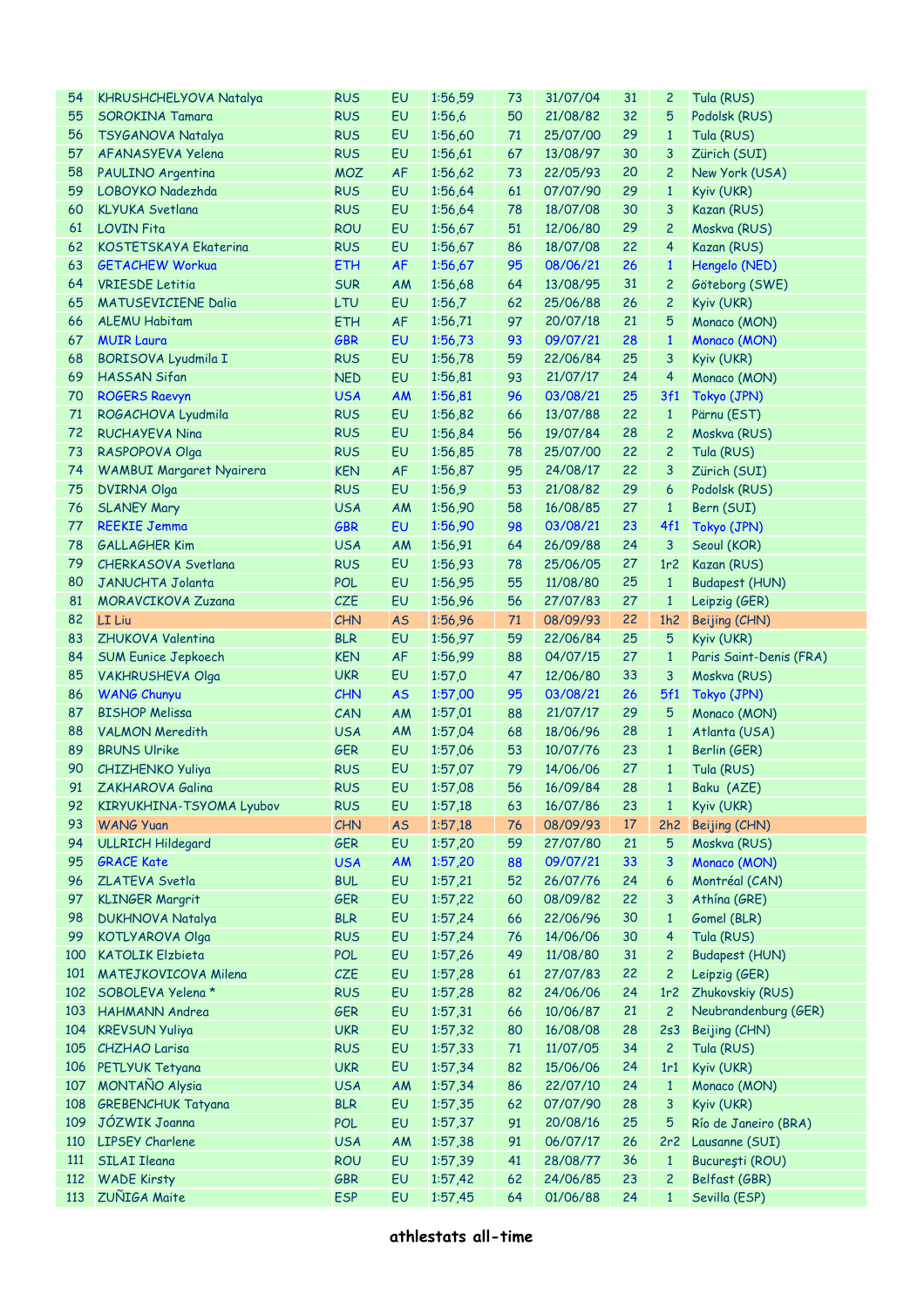| 114        | LAVSHUK Natalya               | <b>RUS</b> | EU        | 1:57,45    | 80 | 31/07/04    | 24 | 3               | Tula (RUS)              |
|------------|-------------------------------|------------|-----------|------------|----|-------------|----|-----------------|-------------------------|
| 115        | <b>ARAFI Rababe</b>           | <b>MAR</b> | <b>AF</b> | 1:57,47    | 91 | 20/07/18    | 27 | 6               | Monaco (MON)            |
| 116        | <b>MAGISO Fantu</b>           | <b>ETH</b> | <b>AF</b> | 1:57,48    | 92 | 09/06/12    | 20 | $\mathbf{1}$    | New York (USA)          |
| <b>117</b> | <b>MISTYUKEVICH Irina</b>     | <b>RUS</b> | EU        | 1:57,49    | 77 | 18/06/00    | 23 | 1r <sub>2</sub> | Sankt-Peterburg (RUS)   |
| <b>118</b> | POZDNYAKOVA Tatyana           | <b>RUS</b> | EU        | 1:57,5     | 56 | 21/08/82    | 26 | 9               | Podolsk (RUS)           |
| 119        | <b>TSEGAY Gudaf</b>           | <b>ETH</b> | <b>AF</b> | 1:57,52    | 97 | 14/02/21    | 22 | $\mathbf{1}$    | Val-de-Reuil (i FRA)    |
|            | 120 POISTOGOVA Ekaterina      | <b>RUS</b> | EU        | 1:57,53    | 91 | 11/08/12    | 21 | 3               | London (GBR)            |
| <u>121</u> | ZABOLETNYEVA Nadezhda         | <b>RUS</b> | EU        | 1:57,54    | 61 | 06/07/86    | 25 | 2               | Moskva (RUS)            |
|            | 122 ARZAMASOVA Maryna         | <b>BLR</b> | EU        | 1:57,54    | 87 | 27/08/15    | 28 | 2sf3            | Beijing (CHN)           |
| 123        | SCHRÖDER Antje                | GER        | EU        | 1:57,57    | 63 | 27/07/83    | 20 | 3               | Leipzig (GER)           |
| 124        | <b>GEBREEZIBEHER Freweyni</b> | <b>ETH</b> | <b>AF</b> | 1:57,57    | 01 | 20/06/21    | 20 | $\mathbf{1}$    | Chorzów (POL)           |
| 125        | <b>WARTENBERG Christine</b>   | <b>GER</b> | EU        | 1:57,6     | 56 | 29/07/79    | 23 | $\mathbf{1}$    | Potsdam (GER)           |
| 126        | <b>LANG Yinglai</b>           | <b>CHN</b> | <b>AS</b> | 1:57,62    | 79 | 22/10/97    | 18 | $\mathbf{1}$    | Shanghai (CHN)          |
| 127        | <b>MARTÍNEZ Mayte</b>         | <b>ESP</b> | EU        | 1:57,62    | 76 | 28/08/07    | 31 | 3               | Osaka (JPN)             |
| 128        | <b>CHIDU Todorita</b>         | <b>ROU</b> | EU        | 1:57,64    | 67 | 16/07/88    | 21 | $\overline{c}$  | Ankara (TUR)            |
| 129        | <b>AKKAOUI Malika</b>         |            | AF        |            | 87 | 06/07/13    | 26 |                 |                         |
|            |                               | <b>MAR</b> |           | 1:57,64    |    |             |    | 2               | Paris Saint-Denis (FRA) |
| 130        | <b>DORIO</b> Gabriella        | <b>ITA</b> | EU        | 1:57,66    | 57 | 05/07/80    | 23 | $\mathbf{1}$    | Pisa (ITA)              |
| 131        | <b>BELL Alexandra</b>         | GBR        | EU        | 1:57,66    | 92 | 03/08/21    | 29 | 7f1             | Tokyo (JPN)             |
|            | 132 ARZHAKOVA Elena           | <b>RUS</b> | EU        | 1:57,67    | 89 | 03/07/12    | 23 | 1h4             | Cheboksary (RUS)        |
| 133        | <b>BECKWITH-LUDLOW Molly</b>  | <b>USA</b> | AM        | 1:57,68    | 87 | 15/07/16    | 29 | $\overline{4}$  | Monaco (MON)            |
|            | 134 KIPYEGON Faith            | <b>KEN</b> | <b>AF</b> | 1:57,68    | 94 | 25/09/20    | 26 | $\mathbf{1}$    | Doha (QAT)              |
| 135        | <b>SHARP Lynsey</b>           | GBR        | EU        | 1:57,69    | 90 | 20/08/16    | 26 | 6               | Río de Janeiro (BRA)    |
| 136        | <b>MIKHAYLOVA Larisa</b>      | <b>RUS</b> | EU        | 1:57,70    | 69 | 16/06/99    | 30 | $\mathbf{1}$    | Athina (GRE)            |
| 137        | <b>DIAGO Sahily</b>           | CUB        | AM        | 1:57,74    | 95 | 25/05/14    | 19 | $\mathbf{1}$    | La Habana (CUB)         |
| 138        | LASTOVKA Valentina            | <b>RUS</b> | EU        | 1:57,75    | 58 | 06/10/85    | 27 | $\mathbf{1}$    | Sochi (RUS)             |
| 139        | LANGAT Nancy Jebet            | <b>KEN</b> | <b>AF</b> | 1:57,75    | 81 | 03/07/10    | 29 | $\mathbf{2}$    | Eugene (USA)            |
|            | 140 LU Yi                     | <b>CHN</b> | <b>AS</b> | 1:57,77    | 74 | 09/09/93    | 19 | 4               | Beijing (CHN)           |
| 141        | <b>KOTULSKAYA Elena</b>       | <b>RUS</b> | EU        | 1:57,77    | 88 | 03/07/12    | 24 | 1h3             | Cheboksary (RUS)        |
|            | 142 PUICA Maricica            | <b>ROU</b> | EU        | 1:57,8     | 50 | 17/06/79    | 29 | $\overline{c}$  | București (ROU)         |
| 143        | <b>ENKINA Maria</b>           | <b>RUS</b> | EU        | 1:57,8     | 51 | 25/09/81    | 30 | $\mathbf{1}$    | Volgograd (RUS)         |
|            | 144 FLOYD Delisa              | <b>USA</b> | AM        | 1:57,80    | 61 | 26/09/88    | 27 | 5               | Seoul (KOR)             |
| 145        | JAMAL Maryam Yusuf            | <b>BRN</b> | <b>AS</b> | 1:57,80    | 84 | 29/08/08    | 24 | 2               | Zürich (SUI)            |
| 146        | <b>JENKINS Julie</b>          | <b>USA</b> | AM        | 1:57,82    | 64 | 15/08/90    | 26 | 4               | Zürich (SUI)            |
| 147        | <b>AÏT HAMMOU Amina</b>       | <b>MAR</b> | <b>AF</b> | 1:57,82    | 78 | 11/07/03    | 25 | 3               | Roma (ITA)              |
| 148        | <b>MARACHEVA Irina</b>        | <b>RUS</b> | EU        | 1:57,82    | 84 | 27/05/12    | 28 | 1 <sub>r3</sub> | Sochi (RUS)             |
|            | 149 CLARK-DIGGS Joetta        | <b>USA</b> | AM        | 1:57,84    | 62 | 08/08/98    | 36 | 3               | Monaco (MON)            |
|            | 150 VESSEY Maggie             | <b>USA</b> | AM        | 1:57,84    | 81 | 28/07/09    | 28 | $\mathbf{1}$    | Monaco (MON)            |
|            | 151 WÜHN Katrin               | GER        |           | EU 1:57,86 |    | 65 05/05/84 | 19 |                 | 1 Celje (SLO)           |
| <b>152</b> | ALMINOVA Anna                 | <b>RUS</b> | EU        | 1:57,86    | 85 | 23/07/09    | 24 | 1h2             | Cheboksary (RUS)        |
| 153        | <b>JUNGHIATU Mitica</b>       | <b>ROU</b> | EU        | 1:57,87    | 62 | 06/07/86    | 24 | 3               | Moskva (RUS)            |
| 154        | <b>SINCLAIR Kenia</b>         | <b>JAM</b> | AM        | 1:57,88    | 80 | 21/07/06    | 26 | 2               | Réthimno (GRE)          |
| 155        | <b>MANNING Madelaine</b>      | <b>USA</b> | AM        | 1:57,90    | 48 | 07/08/76    | 28 | 3               | College Park (USA)      |
| 156        | <b>POPOVA Svetlana</b>        | <b>UKR</b> | EU        | 1:57,9     | 59 | 19/07/83    | 24 | $\mathbf{1}$    | Leningrad (RUS)         |
| 157        | <b>MEDVEDYEVA Yelena</b>      | <b>BLR</b> | EU        | 1:57,90    | 59 | 09/06/84    | 25 | h1              | Sochi (RUS)             |
| 158        | <b>GORELOVA Natalya</b>       | <b>RUS</b> | EU        | 1:57,90    | 73 | 24/08/99    | 26 | 6               | Sevilla (ESP)           |
| 159        | SHAPAYEVA Mariya              | <b>RUS</b> | EU        | 1:57,9     | 86 | 05/07/08    | 22 | 2r3             | Tula (RUS)              |
| 160        | <b>MARTINEZ Brenda</b>        | <b>USA</b> | AM        | 1:57,91    | 87 | 18/08/13    | 26 | 3               | Moskva (RUS)            |
| 161        | <b>MEADOWS Jennifer</b>       | GBR        | EU        | 1:57,93    | 81 | 19/08/09    | 28 | 3               | Berlin (GER)            |
| 162        | <b>BÜCHEL Selina</b>          | SUI        | EU        | 1:57,95    | 91 | 04/07/15    | 24 | 3               | Paris Saint-Denis (FRA) |
| 163        | <b>TETER Nicole</b>           | <b>USA</b> | AM        | 1:57,97    |    | 02/07/02    | 29 | 2r1             |                         |
| 164        |                               |            |           |            | 73 |             | 28 | 6               | Lausanne (SUI)          |
|            | <b>LAMOTE Renelle</b>         | <b>FRA</b> | EU        | 1:57,98    | 93 | 09/07/21    |    |                 | Monaco (MON)            |
| 165        | <b>CLARK Hazel</b>            | <b>USA</b> | AM        | 1:57,99    | 77 | 29/07/05    | 28 | 4               | Oslo (NOR)              |
| 166        | <b>SIN Kim Dan</b>            | <b>PRK</b> | <b>AS</b> | 1:58,0     | 38 | 05/09/64    | 26 | $\mathbf{1}$    | Pyongyang (PRK)         |
| 167        | DOGADINA Olga                 | <b>RUS</b> | EU        | 1:58,0     | 59 | 06/08/89    | 30 | $\mathbf{1}$    | Vilnius (LTU)           |
| 168        | <b>BROWN Ce:Aira</b>          | <b>USA</b> | AM        | 1:58,01    | 93 | 25/07/18    | 25 | 1f1             | Karlstad (SWE)          |
| 169        | NAKAAYI Halimah               | <b>UGA</b> | <b>AF</b> | 1:58,03    | 94 | 09/07/21    | 27 | $\overline{7}$  | Monaco (MON)            |
| 170        | <b>ZINUROVA Yevgeniya</b>     | <b>RUS</b> | EU        | 1:58,04    | 82 | 17/07/08    | 26 | 1h2             | Kazan (RUS)             |
| 171        | <b>TUEI Emily Cherotich</b>   | <b>KEN</b> | <b>AF</b> | 1:58,04    | 86 | 27/06/18    | 32 | $\mathbf{1}$    | Nancy (FRA)             |
| 172        | <b>ARTYOMOVA Natalya</b>      | <b>RUS</b> | EU        | 1:58,05    | 63 | 01/08/85    | 22 | 1r3             | Leningrad (RUS)         |
| 173        | <b>ZBROZHEK Oksana</b>        | <b>RUS</b> | EU        | 1:58,06    | 78 | 31/07/04    | 26 | 5               | Tula (RUS)              |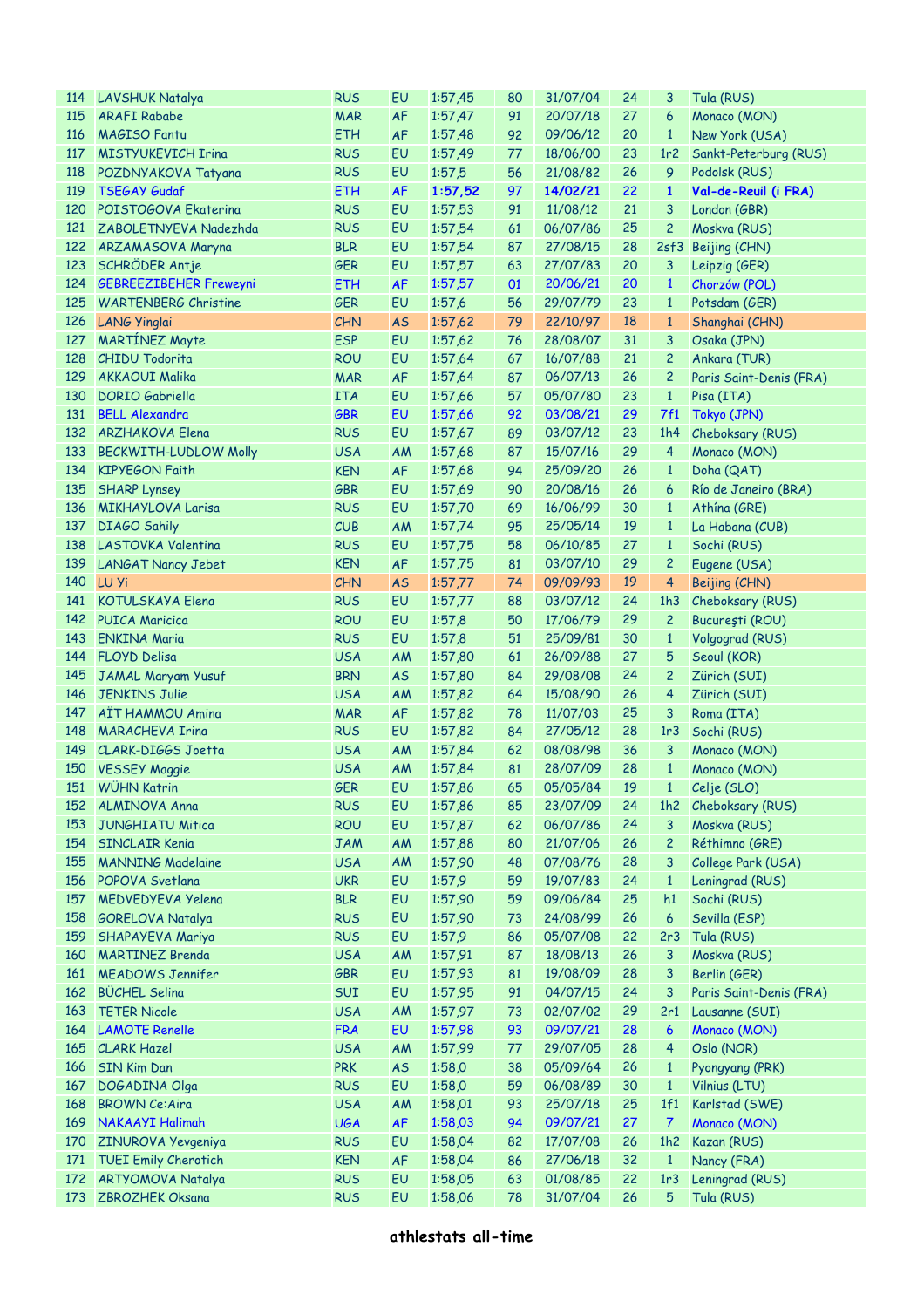| 174 | <b>KITOVA Svetlana</b>       | <b>RUS</b> | EU        | 1:58,08 | 60 | 21/06/84 | 24 | s2              | Kyiv (UKR)               |
|-----|------------------------------|------------|-----------|---------|----|----------|----|-----------------|--------------------------|
| 175 | JACOBS Regina                | <b>USA</b> | AM        | 1:58,08 | 63 | 24/06/00 | 37 | $\overline{c}$  | Eugene (USA)             |
| 176 | <b>BISSET Catriona</b>       | <b>AUS</b> | <b>OC</b> | 1:58,09 | 94 | 20/06/21 | 27 | 2               | Chorzów (POL)            |
| 177 | <b>PRODAN Svetlana</b>       | <b>UKR</b> | EU        | 1:58,1  | 61 | 02/09/87 | 26 | $\mathbf{1}$    | Kyiv (UKR)               |
| 178 | <b>CHEPKURUI Francisca</b>   | <b>KEN</b> | <b>AF</b> | 1:58,1  | 63 | 13/08/88 | 25 | $\mathbf{1}$    | Nairobi (KEN)            |
| 179 | <b>HAMILTON Suzy</b>         | <b>USA</b> | AM        | 1:58,10 | 68 | 01/08/00 | 32 | 7               | Stockholm (SWE)          |
| 180 | <b>HYNNE</b> Hedda           | <b>NOR</b> | EU        | 1:58,10 | 90 | 15/09/20 | 30 | $\mathbf{1}$    | Bellinzona (SUI)         |
| 181 | <b>GLUTH Doris</b>           | <b>GER</b> | EU        | 1:58,11 | 55 | 29/05/76 | 21 | 2               | Karl-Marx-Stadt (GER)    |
| 182 | <b>BUSSMANN Gaby</b>         | <b>GER</b> | EU        | 1:58,11 | 59 | 15/08/86 | 27 | $\mathbf{1}$    | Berlin (GER)             |
| 183 | USOVICH Svetlana             | <b>BLR</b> | EU        | 1:58,11 | 80 | 26/08/07 | 27 | 1s1             |                          |
|     |                              |            |           |         |    |          |    |                 | Osaka (JPN)              |
|     | 184 CHUVASHOVA Vera          | <b>UKR</b> | EU        | 1:58,12 | 59 | 31/07/88 | 29 | 3s1             | Kyiv (UKR)               |
|     | 185 CHEBET Winny             | <b>KEN</b> | <b>AF</b> | 1:58,13 | 90 | 29/08/17 | 27 | $\overline{c}$  | Zagreb (CRO)             |
| 186 | <b>TODOROVA Liliana</b>      | <b>BUL</b> | EU        | 1:58,14 | 46 | 04/09/74 | 28 | $\mathbf{1}$    | Roma (ITA)               |
| 187 | STEPANOVA Yuliya *           | <b>RUS</b> | EU        | 1:58,14 | 86 | 17/02/11 | 25 | $\mathbf{1}$    | Moskva (i RUS)           |
| 188 | <b>OEHME Heike</b>           | <b>GER</b> | EU        | 1:58,16 | 63 | 15/08/86 | 23 | 2               | Berlin (GER)             |
| 189 | LIN Na                       | <b>CHN</b> | <b>AS</b> | 1:58,16 | 80 | 22/10/97 | 17 | 3               | Shanghai (CHN)           |
| 190 | <b>HÜBNER Marion</b>         | <b>GER</b> | EU        | 1:58,18 | 62 | 02/08/81 | 19 | 2               | Erfurt (GER)             |
| 191 | <b>GREEN Hanna</b>           | <b>USA</b> | AM        | 1:58,19 | 94 | 28/07/19 | 25 | 2               | Des Moines (USA)         |
|     | 192 LYNE Rebecca             | <b>GBR</b> | EU        | 1:58,20 | 82 | 11/06/06 | 24 | 2               | Gateshead (GBR)          |
| 193 | <b>MONAKHOVA Olga</b>        | <b>RUS</b> | EU        | 1:58,22 | 57 | 25/07/81 | 24 | 3               | Leningrad (RUS)          |
| 194 | <b>WRIGHT Phoebe</b>         | <b>USA</b> | AM        | 1:58,22 | 88 | 03/07/10 | 22 | 4               | Eugene (USA)             |
| 195 | <b>KISABAKA Linda</b>        | <b>GER</b> | EU        | 1:58,24 | 69 | 14/08/96 | 27 | 4r1             | Zürich (SUI)             |
|     | 196 HODGKINSON Toni          | <b>NZL</b> | OC        | 1:58,25 | 71 | 27/07/96 | 25 | 4s2             | Atlanta (USA)            |
| 197 | <b>DRYAKHLOVA Mariya</b>     | <b>RUS</b> | EU        | 1:58,26 | 84 | 14/06/06 | 22 | 5               | Tula (RUS)               |
| 198 | de PAULA MENDES Luciana      | <b>BRA</b> | AM        | 1:58,27 | 71 | 30/07/94 | 23 | 2               | Hechtel (BEL)            |
| 199 | <b>HACHLAF Halima</b>        | <b>MAR</b> | <b>AF</b> | 1:58,27 | 88 | 09/06/11 | 23 | $\mathbf{1}$    | Oslo (NOR)               |
| 200 | <b>GRIGORYEVA Tatyana</b>    | <b>RUS</b> | EU        | 1:58,28 | 72 | 18/08/95 | 23 | 2               | Köln (GER)               |
| 201 | <b>BAIKAUSKAITE Laima</b>    | LTU        | EU        | 1:58,3  | 56 | 23/08/85 | 29 | $\mathbf{1}$    | Moskva (RUS)             |
|     |                              | <b>UKR</b> | EU        |         | 85 | 31/05/11 | 26 | 1r <sub>2</sub> |                          |
|     | 202 LOBANOVA Liliya          |            |           | 1:58,30 |    |          |    |                 | Yalta (UKR)              |
| 203 | <b>STALS Sandra</b>          | <b>BEL</b> | EU        | 1:58,31 | 75 | 01/08/98 | 23 | 2               | Hechtel (BEL)            |
|     | 204 GRAHAM Yvonne            | <b>GER</b> | EU        | 1:58,32 | 65 | 06/06/90 | 25 | 3               | Jena (GER)               |
| 205 | <b>GROENENDAAL Claudette</b> | <b>USA</b> | AM        | 1:58,33 | 63 | 16/08/85 | 22 | 2               | Bern (SUI)               |
| 206 | <b>GESELL Claudia</b>        | <b>GER</b> | EU        | 1:58,34 | 77 | 20/08/00 | 23 | $\mathbf{1}$    | Leverkusen (GER)         |
|     | 207 MACHARIA Faith           | <b>KEN</b> | <b>AF</b> | 1:58,34 | 76 | 20/07/01 | 25 | 3               | Monaco (MON)             |
| 208 | <b>KOHLMANN Fabienne</b>     | <b>GER</b> | EU        | 1:58,34 | 89 | 06/09/15 | 26 | 2               | Berlin (GER)             |
| 209 | GULYAEVA Aleksandra          | <b>RUS</b> | EU        | 1:58,34 | 94 | 29/07/17 | 23 | $\mathbf{1}$    | Zhukovskiy (RUS)         |
|     | 210 VOGELGESANG Ines         | <b>GER</b> | EU        | 1:58,36 | 63 | 27/07/83 | 20 | 4               | Leipzig (GER)            |
|     | 211 RÜBSAM Dagmar            | <b>GER</b> | EU        | 1:58,36 | 62 | 25/05/84 | 22 |                 | 4 Potsdam (GER)          |
|     | 212 SEDLAKOVA Gabriella      | <b>SVK</b> | EU        | 1:58,37 | 68 | 21/08/87 | 19 | $\overline{4}$  | Berlin (GER)             |
| 213 | FUCHSOVÁ Helena #            | <b>CZE</b> | EU        | 1:58,37 | 65 | 25/02/01 | 36 | 3               | Liévin (i FRA)           |
|     | 214 UCENY Morgan             | <b>USA</b> | AM        | 1:58,37 | 85 | 19/07/11 | 26 | $\mathbf{1}$    | Lignano Sabbiadoro (ITA) |
| 215 | <b>MERNIKOVA Oksana</b>      | <b>BLR</b> | EU        | 1:58,38 | 67 | 23/06/93 | 26 | s2              | Gomel (BLR)              |
|     | 216 CUMMINS Diane            | CAN        | AM        | 1:58,39 | 74 | 02/09/01 | 27 | $\mathbf{1}$    | Rieti (ITA)              |
| 217 | <b>REZNIKOVA Galina</b>      | <b>KAZ</b> | <b>AS</b> | 1:58,4  | 60 | 08/08/84 | 24 | $\mathbf{1}$    | Alma-Ata (KAZ)           |
| 218 | <b>LANGERHOLC Brigita</b>    | <b>SLO</b> | EU        | 1:58,41 | 76 | 26/08/07 | 31 | 4s3             | Osaka (JPN)              |
| 219 | CICHOCKA Angelika            | <b>POL</b> | EU        | 1:58,41 | 88 | 13/08/17 | 29 | 6               | London (GBR)             |
| 220 | DODIKA Vera                  | <b>RUS</b> | EU        | 1:58,43 | 59 | 21/06/86 | 27 | 1h1             | Krasnodar (RUS)          |
| 221 | JANZE Hildegardt             | <b>GER</b> | EU        | 1:58,45 | 49 | 11/07/71 | 22 | $\mathbf{1}$    | Stuttgart (GER)          |
|     | 222 OKORO Marilyn            | <b>GBR</b> | EU        | 1:58,45 | 84 | 26/07/08 | 24 | $\mathbf{1}$    | London (GBR)             |
|     |                              |            | EU        |         |    |          |    |                 |                          |
|     | 223 LUPU Natalija            | <b>UKR</b> |           | 1:58,46 | 87 | 14/06/12 | 25 | 1r <sub>2</sub> | Yalta (UKR)              |
|     | 224 CHEN Xuehui              | CHN        | <b>AS</b> | 1:58,48 | 69 | 09/09/93 | 24 | 6               | Beijing (CHN)            |
| 225 | VASHENTSEVA Irina #          | <b>RUS</b> | EU        | 1:58,48 | 80 | 23/01/05 | 25 | 2r <sub>2</sub> | Moskva (i RUS)           |
| 226 | <b>VERSHININA Nina</b>       | <b>RUS</b> | EU        | 1:58,5  | 58 | 23/07/79 | 21 | 6               | Moskva (RUS)             |
| 227 | <b>JUKNAVISIENE Laima</b>    | LTU        | EU        | 1:58,5  | 57 | 28/05/83 | 26 | 2               | Minsk (BLR)              |
| 228 | <b>HOFFMANN Lore</b>         | SUI        | EU        | 1:58,50 | 96 | 15/09/20 | 24 | 3               | Bellinzona (SUI)         |
| 229 | <b>BUKIS Anna</b>            | <b>POL</b> | EU        | 1:58,51 | 53 | 09/07/80 | 27 | 1r1             | Łódź (POL)               |
| 230 | <b>KLOCOVÁ Lucia</b>         | <b>SVK</b> | EU        | 1:58,51 | 83 | 18/07/08 | 25 | 2               | Paris Saint-Denis (FRA)  |
|     | 231 CROOKS Charmaine         | CAN        | AM        | 1:58,52 | 62 | 15/08/90 | 28 | 6               | Zürich (SUI)             |
|     | 232 SANTIUSTY Yuneisy        | CUB        | AM        | 1:58,53 | 84 | 27/05/12 | 28 | 2               | Hengelo (NED)            |
|     | 233 LIU Jing                 | <b>CHN</b> | <b>AS</b> | 1:58,55 | 71 | 21/10/97 | 26 | 1h3             | Shanghai (CHN)           |
|     |                              |            |           |         |    |          |    |                 |                          |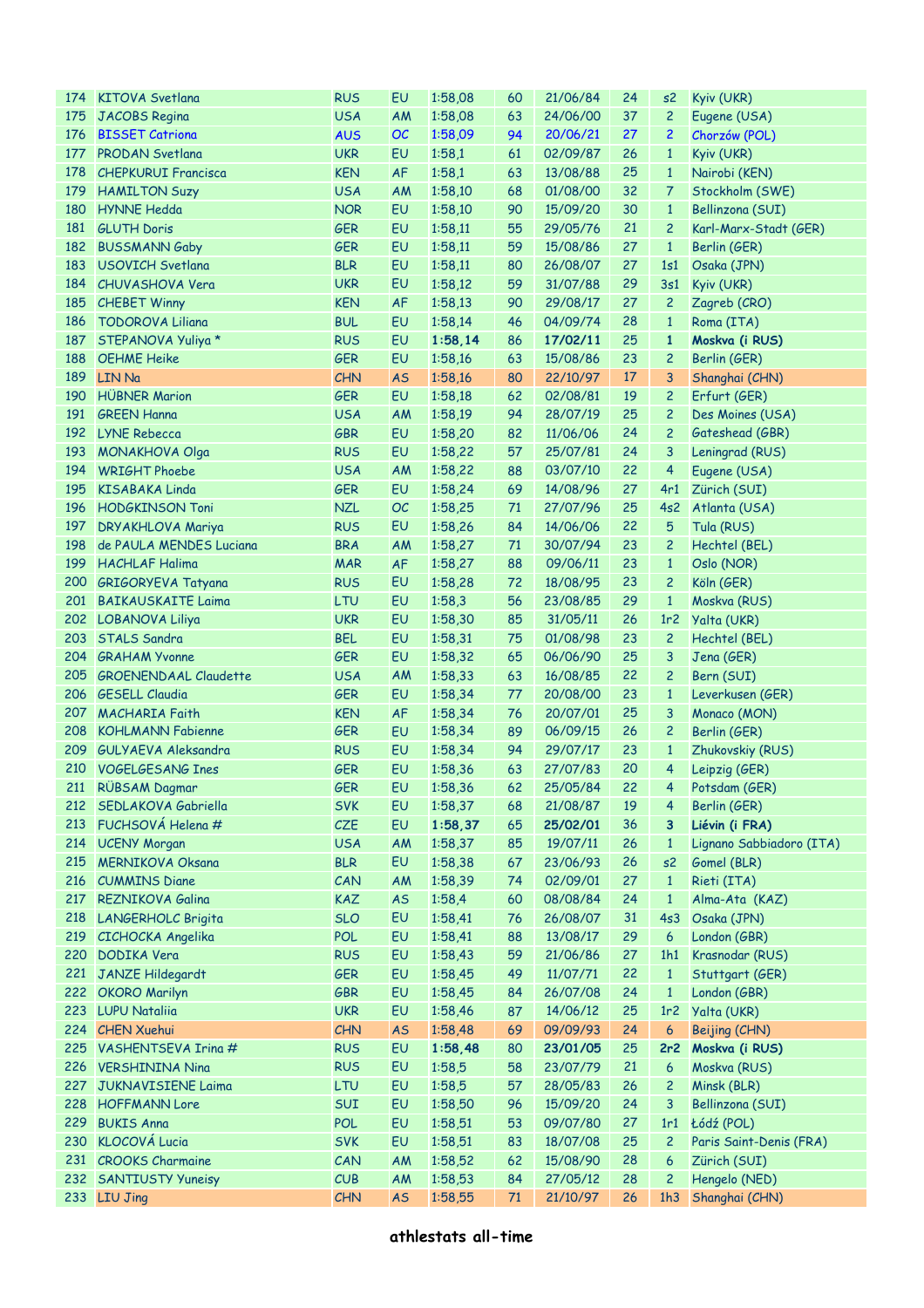|     | 234 MARKELOVA Tatyana        | <b>RUS</b> | EU        | 1:58,55 | 88 | 03/07/12 | 24 |                 | 2h4 Cheboksary (RUS)     |
|-----|------------------------------|------------|-----------|---------|----|----------|----|-----------------|--------------------------|
|     | 235 MEYER Michaela           | <b>USA</b> | <b>AM</b> | 1:58,55 | 98 | 27/06/21 | 23 | 4               | Eugene (USA)             |
| 236 | SAMOLENKO Tatyana            | <b>UKR</b> | EU        | 1:58,56 | 61 | 28/08/85 | 24 | $\mathbf{1}$    | Donetsk (UKR)            |
| 237 | <b>SUN Sumei</b>             | CHN        | <b>AS</b> | 1:58,56 | 68 | 09/09/89 | 21 | 6               | Barcelona (ESP)          |
|     | 238 LIU Haiyan               | CHN        | <b>AS</b> | 1:58,57 | 74 | 21/10/97 | 23 | 3h1             | Shanghai (CHN)           |
| 239 | SZEKELY Violeta              | <b>ROU</b> | <b>EU</b> | 1:58,57 | 65 | 29/07/98 | 33 | 3               | Paris (FRA)              |
|     | 240 PETRESCU Daniela         | <b>ROU</b> | EU        | 1:58,58 | 68 | 22/07/90 | 22 | $\mathbf{1}$    | București (ROU)          |
| 241 | <b>SUMAN Mariana</b>         | <b>ROU</b> | <b>EU</b> | 1:58,59 | 51 | 28/08/77 | 26 | $\overline{c}$  | București (ROU)          |
|     | 242 ZENG Yuying              | <b>CHN</b> | <b>AS</b> | 1:58,59 | 73 | 09/09/93 | 20 | 7               | Beijing (CHN)            |
|     | 243 PRYSHCHEPA Nataliya      | <b>UKR</b> | EU        | 1:58,60 | 94 | 01/09/16 | 22 | 7               | Zürich (SUI)             |
|     | 244 HOFFMEISTER Gunhild      | <b>GER</b> | EU        | 1:58,61 | 44 | 07/08/76 | 32 | $\mathbf{1}$    | Karl-Marx-Stadt (GER)    |
| 245 | JONGMANS Stella              | <b>NED</b> | EU        | 1:58,61 | 71 | 28/06/92 | 21 | 5               | Hengelo (NED)            |
|     | 246 SCHMIDT Alice            | <b>USA</b> | AM        | 1:58,61 | 81 | 19/07/11 | 30 | $\overline{c}$  | Lignano Sabbiadoro (ITA) |
|     | 247 TEICHMANN Ivonne         | <b>GER</b> | EU        | 1:58,62 | 77 | 24/08/01 | 24 | 4               | <b>Bruxelles (BEL)</b>   |
| 248 | <b>HENDERSON Sadi</b>        | <b>USA</b> | <b>AM</b> | 1:58,62 | 96 | 10/07/21 | 25 | $\overline{c}$  | Sacramento (USA)         |
| 249 | <b>ZHANG Yumei</b>           | <b>CHN</b> | <b>AS</b> | 1:58,63 | 71 | 09/09/93 | 22 | 8               | Beijing (CHN)            |
|     | 250 CUSMA PICCIONE Elisa     | <b>ITA</b> | EU        | 1:58,63 | 81 | 26/08/07 | 26 | 4s1             | Osaka (JPN)              |
|     | 251 NANYONDO Winnie          | <b>UGA</b> | <b>AF</b> | 1:58,63 | 93 | 18/07/14 | 21 | 3               | Monaco (MON)             |
|     | 252 ARENTE Marita            | LAT        | EU        | 1:58,64 | 57 | 19/07/84 | 27 | 4r1             | Moskva (RUS)             |
|     | 253 LYAKHOVA Olha            | <b>UKR</b> | EU        | 1:58,64 | 92 | 13/09/15 | 23 | 3r <sub>2</sub> | Rieti (ITA)              |
|     | 254 SABAITE-RAZIENE Niole    | LTU        | EU        | 1:58,65 | 50 | 03/09/72 | 22 | $\overline{c}$  | München (GER)            |
| 255 | <b>WYSOCKI Ruth</b>          | <b>USA</b> | <b>AM</b> | 1:58,65 | 57 | 04/09/84 | 27 | $\overline{c}$  | Paris (FRA)              |
| 256 | <b>MODAHL Diane</b>          | <b>GBR</b> | EU        | 1:58,65 | 66 | 14/07/90 | 24 | 4               | Oslo (NOR)               |
| 257 | DÉHIBA CHAHYD Hind           | <b>FRA</b> | EU        | 1:58,67 | 79 | 09/09/10 | 31 | $\overline{c}$  | Milano (ITA)             |
| 258 | <b>TROST Katharina</b>       | <b>GER</b> | EU        | 1:58,68 | 95 | 20/06/21 | 26 | 4               | Chorzów (POL)            |
| 259 | <b>WANG Qingfen</b>          | <b>CHN</b> | <b>AS</b> | 1:58,69 | 69 | 21/10/97 | 28 | 3h3             | Shanghai (CHN)           |
| 260 | <b>BELOUSOVA Raisa</b>       | <b>RUS</b> | EU        | 1:58,7  | 52 | 19/08/78 | 26 | $\mathbf{1}$    | Podolsk (RUS)            |
|     | 261 SHESTYEROVA Lyudmila     | <b>UKR</b> | EU        | 1:58,7  | 56 | 11/06/80 | 24 | 3s2             | Moskva (RUS)             |
|     | 262 BUKHAROVA Aleksandra     | <b>RUS</b> | EU        | 1:58,7  | 56 | 05/07/80 | 24 | 3s1             | Moskva (RUS)             |
|     | 263 KARAMASHEVA Svetlana     | <b>RUS</b> | EU        | 1:58,70 | 88 | 17/07/14 | 26 | 1r <sub>2</sub> | Moskva (RUS)             |
|     | 264 DEBUES-STAFFORD Gabriela | CAN        | <b>AM</b> | 1:58,70 | 95 | 29/05/21 | 26 | 1f1             | Portland (USA)           |
|     | 265 MESELE Worknesh          | <b>ETH</b> | <b>AF</b> | 1:58,71 | 01 | 08/06/21 | 20 | 3               | Hengelo (NED)            |
| 266 | <b>BOULMERKA Hassiba</b>     | ALG        | <b>AF</b> | 1:58,72 | 68 | 17/07/91 | 23 | $\mathbf{1}$    | Roma (ITA)               |
|     | 267 ROSTKOWSKA Anna          | <b>POL</b> | EU        | 1:58,72 | 80 | 18/07/08 | 28 | 4               | Paris Saint-Denis (FRA)  |
|     | 268 PRICE Chanelle           | <b>USA</b> | <b>AM</b> | 1:58,73 | 90 | 27/06/21 | 31 | 5               | Eugene (USA)             |
| 269 | <b>SIMPSON Jemma</b>         | GBR        | EU        | 1:58,74 | 84 | 22/07/10 | 26 | $\overline{c}$  | Monaco (MON)             |
|     | 270 YEVDOKIMOVA Natalya      | <b>RUS</b> | EU        | 1:58,75 | 78 | 08/08/03 | 25 |                 | 2r1 Tula (RUS)           |
|     | 271 BAZDYREVA Anastasiya     | <b>RUS</b> | EU        | 1:58,75 | 92 | 29/05/15 | 23 |                 | 1 Sochi (RUS)            |
|     | 272 KUZNETSOVA Olga          | <b>RUS</b> | EU        | 1:58,77 | 67 | 15/07/99 | 32 | 1r <sub>2</sub> | Moskva (RUS)             |
| 273 | <b>ANISIMOVA Marina</b>      | <b>RUS</b> | EU        | 1:58,77 | 73 | 25/07/00 | 27 | 4               | Tula (RUS)               |
|     | 274 LINDH Lovisa             | <b>SWE</b> | EU        | 1:58,77 | 91 | 06/07/17 | 26 | 6r <sub>2</sub> | Lausanne (SUI)           |
| 275 | <b>SOUTHERLAND Sabrina</b>   | <b>USA</b> | <b>AM</b> | 1:58,77 | 95 | 10/07/21 | 26 | 3               | Sacramento (USA)         |
| 276 | GOSPODINOVA Vanja            | <b>BUL</b> | EU        | 1:58,78 | 58 | 04/07/82 | 24 | $\mathbf{1}$    | Sofia (BUL)              |
| 277 | ZAITSEVA Irina               | <b>RUS</b> | EU        | 1:58,78 | 63 | 26/07/86 | 23 | $\overline{c}$  | Kyiv (UKR)               |
| 278 | <b>WAMBUI Jackline</b>       | <b>KEN</b> | AF        | 1:58,79 | 00 | 13/09/19 | 19 | $\mathbf{1}$    | Nairobi (KEN)            |
| 279 | <b>PIERCE Anna</b>           | <b>USA</b> | AM        | 1:58,80 | 84 | 17/07/09 | 25 | $\mathbf{1}$    | Paris Saint-Denis (FRA)  |
| 280 | LIEBETRAU Christine          | <b>GER</b> | EU        | 1:58,81 | 53 | 29/05/76 | 23 | 4               | Karl-Marx-Stadt (GER)    |
|     | 281 ZAVADSKAYA Yelena        | <b>UKR</b> | EU        | 1:58,81 | 64 | 29/05/94 | 30 | $\mathbf{1}$    | Kyiv (UKR)               |
|     | 282 YACHMENYEVA Marina       | <b>RUS</b> | EU        | 1:58,84 | 61 | 31/07/88 | 27 | 2h1             | Kyiv (UKR)               |
| 283 | IGNATOVA Natalya #           | <b>RUS</b> | EU        | 1:58,84 | 81 | 09/02/08 | 27 | $\overline{c}$  | Moskva (i RUS)           |
|     | 284 DEREVYANKINA Lyudmila    | KGZ        | <b>AS</b> | 1:58,85 | 66 | 30/07/88 | 22 | 3h1             | Kyiv (UKR)               |
| 285 | <b>BOTES Zelda</b>           | <b>RSA</b> | AF        | 1:58,85 | 68 | 01/04/91 | 23 | $\mathbf{1}$    | Pretoria (RSA)           |
| 286 | <b>HAK Yvonne</b>            | <b>NED</b> | EU        | 1:58,85 | 86 | 30/07/10 | 24 | $\overline{c}$  | Barcelona (ESP)          |
| 287 | OSKAN-CLARKE Shelayna        | GBR        | EU        | 1:58,86 | 90 | 27/08/15 | 25 | 1sf2            | Beijing (CHN)            |
| 288 | <b>GERDES Roswitha</b>       | <b>GER</b> | EU        | 1:58,88 | 61 | 22/08/84 | 23 | 4               | Zürich (SUI)             |
|     | 289 YATSINSKA Vesela         | <b>BUL</b> | EU        | 1:58,9  | 51 | 06/07/79 | 28 | $\overline{c}$  | Paris (FRA)              |
| 290 | <b>GASSER Sandra</b>         | SUI        | EU        | 1:58,90 | 62 | 21/08/87 | 25 | 7               | Berlin (GER)             |
| 291 | <b>GUÉGAN</b> Élodie         | <b>FRA</b> | EU        | 1:58,93 | 85 | 18/07/08 | 23 | 5               | Paris Saint-Denis (FRA)  |
| 292 | <b>VEITIA</b> Lisneidy       | CUB        | AM        | 1:58,93 | 94 | 30/06/16 | 22 | 2r1             | Barcelona (ESP)          |
| 293 | SACRAMENTO Carla             | <b>POR</b> | EU        | 1:58,94 | 71 | 13/08/97 | 26 | 7               | Zürich (SUI)             |
|     |                              |            |           |         |    |          |    |                 |                          |